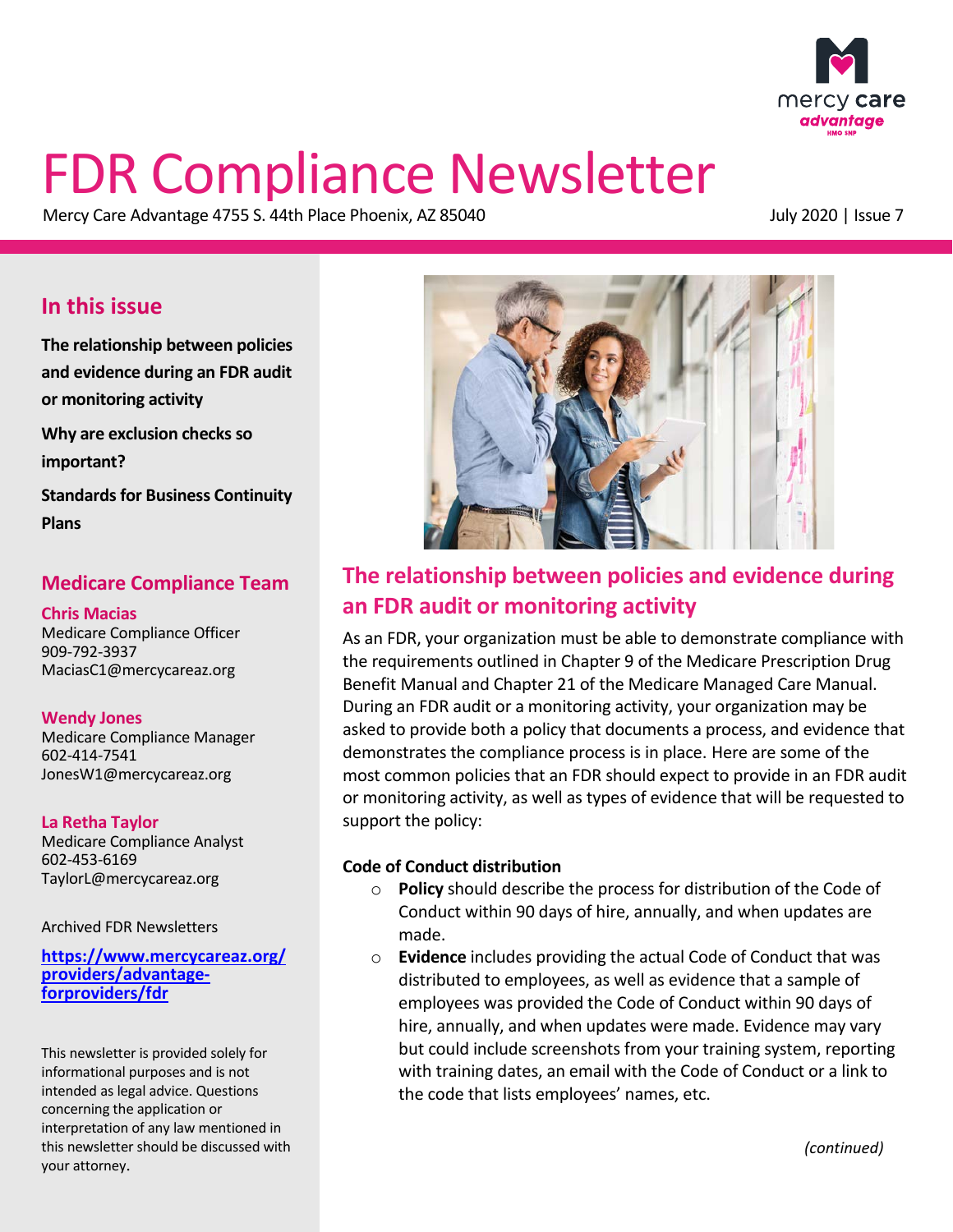# <span id="page-1-0"></span>**The relationship between policies and evidence during an FDR audit or monitoring activity**

#### **Exclusion screenings**

- o **Policy** should describe the process for conducting OIG/GSA screenings before hire and monthly after that. This screening continues to be a requirement even though CMS has excluded the OIG/GSA verification element from Program Audits.
- o **Evidence** includes providing the documentation to demonstrate that a sample of employees was screened against the OIG/GSA exclusion lists before hire and monthly after that. Evidence may vary, but could include screenshots of results from the OIG/GSA website, documentation from the external entity that conducts screenings on your behalf (if applicable), screenshots from exclusion database files and the record of employees screened as well as the results, etc. **Example of the controlling the volume of the controlling to the state of the state of the state of the controlling the state of the state of the state of the state of the state of the state of the state of the controllin**

#### **Reporting Mechanisms**

- o **Policy** should describe your organization's process for reporting issues to Mercy Care but may also describe other processes related to reporting mechanisms.
- o **Evidence** includes documentation of how your organization communicated the process for employees to report compliance concerns, that employees have an obligation to report compliance issues, and that your organization has a non-retaliation policy. This information must be widely available and/or displayed throughout your facility.

#### **Downstream Oversight**

- o **Policy** should describe oversight of downstream entities if your organization uses downstream entities to support Mercy Care business. Topics that should be covered in the policy include required contractual terms and how your organization:
	- $\triangleright$  conducts exclusion screening of the entity,
	- $\triangleright$  ensures these entities conduct exclusion screenings of their employees,
	- $\triangleright$  oversees the operations of the downstream entity, and
	- $\triangleright$  manages corrective action and/or disciplinary actions, when appropriate.
- your organization performs. o **Evidence** includes documentation that your organization screened your downstream entities before contracting and monthly after that, examples of your oversight activities, and other documentation that demonstrates the oversight activities



## **Business Continuity Plans (BCPs)**

 maintain Business Continuity Plans CMS has set minimum requirements for Business Continuity Plans. At Mercy Care, we maintain a Business Continuity Plans and must ensure our FDRs develop, implement, and that meet certain **minimum standards:** 

- $\checkmark$  Completion of a risk assessment
- $\checkmark$  Documented mitigation strategy
- $\checkmark$  Annual testing, revision, and training
- $\checkmark$  Record keeping
- $\checkmark$  Identification of essential functions
- $\checkmark$  Chain of command
- $\checkmark$  Business communication plans

Business Continuity Plans need to also address the restoration of identified **essential functions** within 72 hours of failure, such as:

- hospital, clinic, provider office, or  $\checkmark$  Benefit authorization (if not waived) for services to be immediately furnished at a other place of service.
- $\checkmark$  Benefit authorization (if not waived), adjudication, and processing of prescription drug claims at the point of sale.
- $\checkmark$  Operation of call center customer service, including translation services and pharmacy technical assistance.
- $\checkmark$  Production and mailing of essential documents and letters.
- $\checkmark$  Support of any of the following determinations and utilization activities: pre-service organization determinations, coverage management.